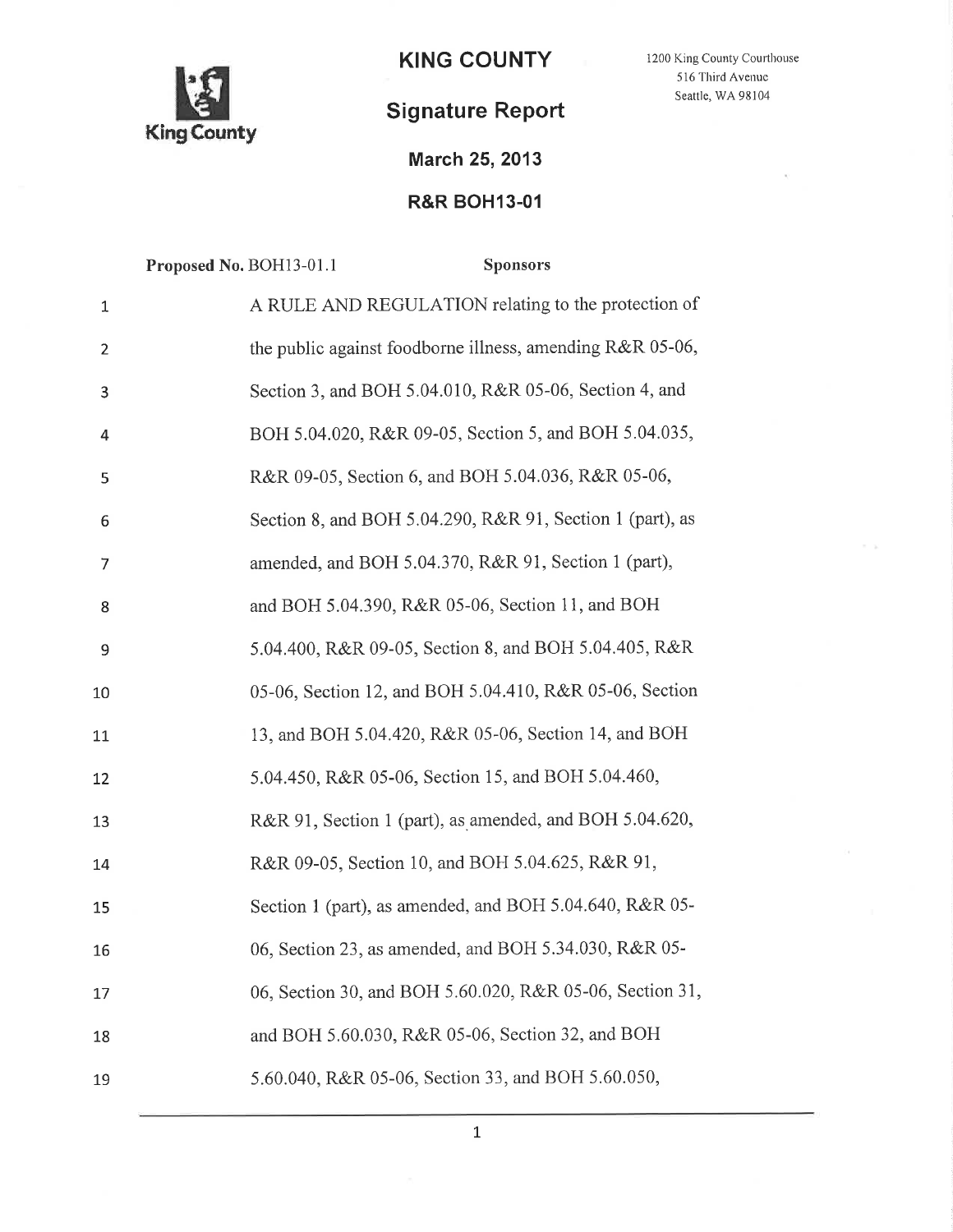| 20 | R&R 05-06, Section 34, and BOH 5.60.060 and R&R 05-                           |
|----|-------------------------------------------------------------------------------|
| 21 | 06, Section 35, and BOH 5.64.010, adding a new section to                     |
| 22 | BOH chapter 5.34, adding new sections to BOH chapter                          |
| 23 | 5.60 and repealing R&R 05-06, Section 5, and BOH                              |
| 24 | 5.04.030, R&R 05-06, Section 6, and BOH 5.04.040, R&R                         |
| 25 | 05-06, Section 7, and BOH 5.04.280, R&R 91, Section 1                         |
| 26 | (part), and BOH 5.04.490, R&R 91, Section 1 (part), as                        |
| 27 | amended, and BOH 5.10.070, R&R 91, Section 1 (part), as                       |
| 28 | amended, and BOH 5.20.050, R&R 05-06, Section 20, and                         |
| 29 | BOH 5.26.010, R&R 05-06, Section 21, and BOH                                  |
| 30 | 5.34.010, R&R 05-06, Section 22, and BOH 5.34.020,                            |
| 31 | R&R 05-06, Section 24, and BOH 5.42.010, and R&R 05-                          |
| 32 | 06, Section 29, and BOH 5.60.010; enacted pursuant to                         |
| 33 | RCW 70.05.060, including the latest amendments or                             |
| 34 | revisions thereto.                                                            |
| 35 | BE IT ADOPTED BY THE KING COUNTY BOARD OF HEALTH:                             |
| 36 | SECTION 1. R&R 05-06, Section 3, and BOH 5.04.010 are each hereby             |
| 37 | amended to read as follows:                                                   |
| 38 | Apprentice meat cutter. WAC $((246-215-011))$ $246-215-01115$ is supplemented |
| 39 | with the following:                                                           |
| 40 | Apprentice meat cutter (WAC ((246-215-011(1.1))) 246-215-01115(3.1)).         |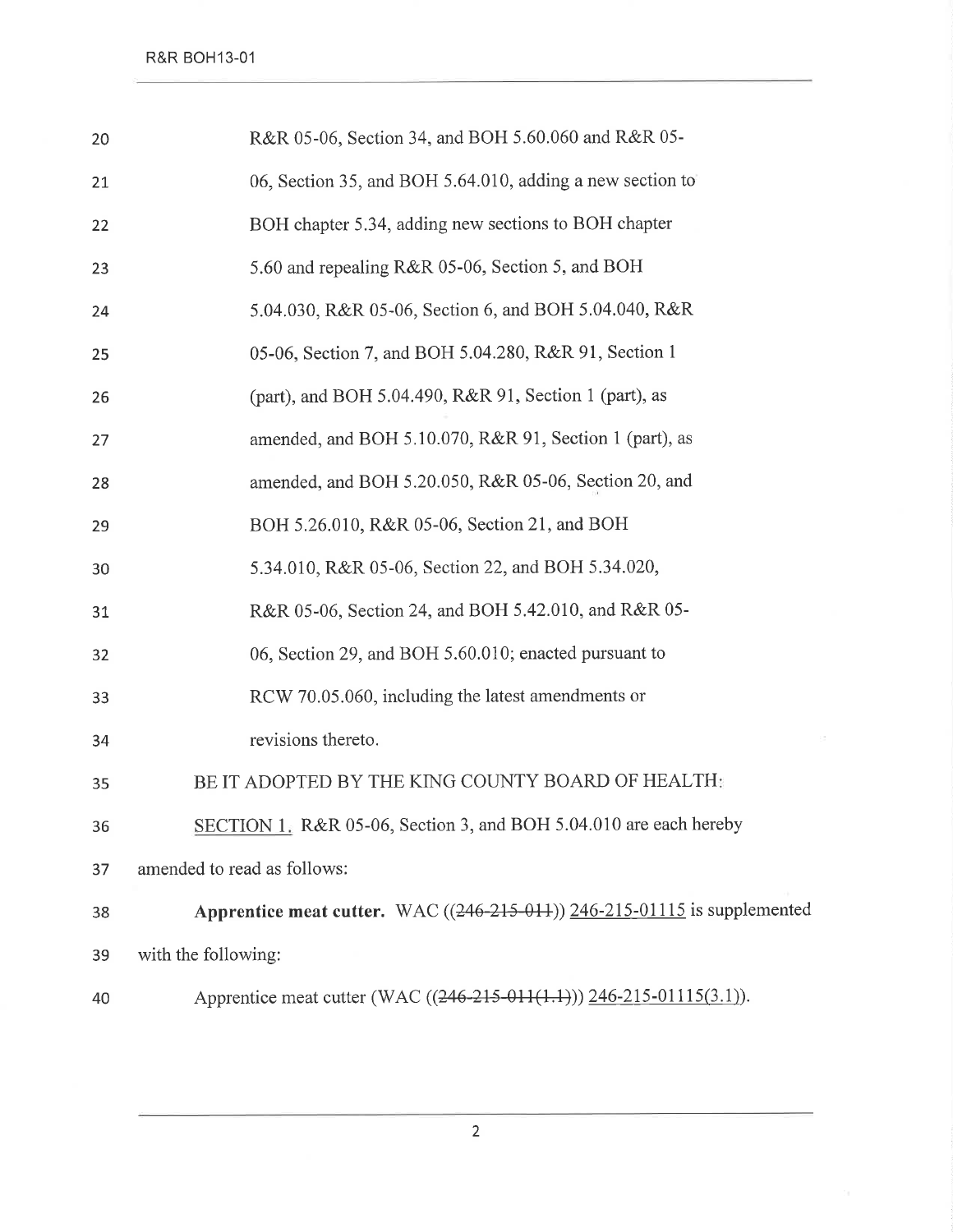**R&R BOH13-01** 

 $\tilde{a}$ 

 $\sim$   $\alpha$ 

| 41 | "Apprentice meat cutter" means any person in a meat/fish establishment                       |
|----|----------------------------------------------------------------------------------------------|
| 42 | employed for the purpose of selling meat or learning meat cutting while enrolled in a        |
| 43 | meat cutter's apprenticeship program.                                                        |
| 44 | SECTION 2. R&R 05-06, Section 4, and BOH 5.04.020 are each hereby                            |
| 45 | amended to read as follows:                                                                  |
| 46 | <b>Bakery.</b> WAC $((246-215-011))$ $246-215-01115$ is supplemented with the                |
| 47 | following:                                                                                   |
| 48 | Bakery (WAC $((246-215-011(1.2)))$ 246-215-01115(6.1)).                                      |
| 49 | "Bakery" means any food establishment in which food or food products are mixed               |
| 50 | and baked to final form and offered to the ultimate consumer.                                |
| 51 | SECTION 3. R&R 09-05, Section 5, and BOH 5.04.035 are each hereby                            |
| 52 | amended to read as follows:                                                                  |
| 53 | Farmers market or recurring event coordinator. WAC ((246-215-011)) 246-                      |
| 54 | 215-01115 is supplemented with the following:                                                |
| 55 | Farmers market or recurring event coordinator (WAC ((246-215-011(10.1))) 246-                |
| 56 | $215-01115(41.1)$ .                                                                          |
| 57 | "Farmers market or recurring event coordinator" means an individual authorized               |
| 58 | by the health officer to be responsible for the operation of the farmers market or recurring |
| 59 | event in conformance to the requirements of this title and the lawful orders of the health   |
| 60 | officer, including providing the common facilities for and monitoring the farmers market     |
| 61 | or recurring event food establishments and limited food establishments.                      |
| 62 | SECTION 4. R&R 09-05, Section 6, and BOH 5.04.036 are each hereby                            |
| 63 | amended to read as follows:                                                                  |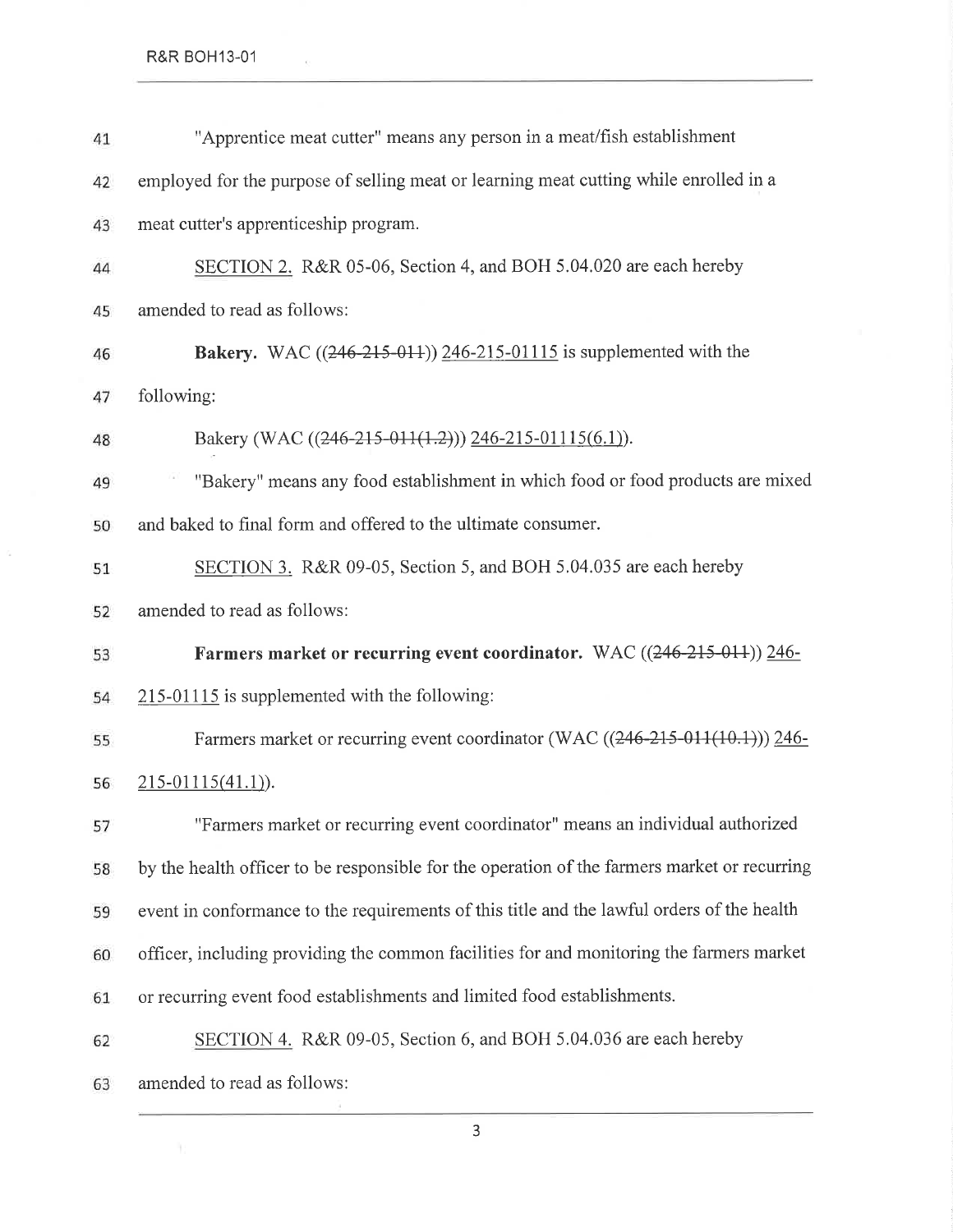R&R BOH13-01

| 64 | Farmers market or recurring event food establishment. WAC ((246-215-                      |
|----|-------------------------------------------------------------------------------------------|
| 65 | $(0.14)$ ) 246-215-01115 is supplemented with the following:                              |
| 66 | Farmers market or recurring event food establishment (WAC ((246-215-                      |
| 67 | $\left( \frac{0.2}{0.2} \right)$ $\left( \frac{246-215-0111(41.2)}{0.2} \right)$ .        |
| 68 | "Farmers market or recurring event food establishment" means either a temporary           |
| 69 | or a limited temporary food establishment at a farmers market or recurring event.         |
| 70 | SECTION 5. R&R 05-06, Section 8, and BOH 5.04.290 are each hereby                         |
| 71 | amended to read as follows:                                                               |
| 72 | <b>General food service.</b> WAC $((246-215-011))$ $246-215-01115$ is supplemented        |
| 73 | with the following:                                                                       |
| 74 | General food service (WAC ((246-215-011(13.1))) 246-215-01115(51.1)).                     |
| 75 | "General food service" means any stationary food establishment that provides              |
| 76 | food to the public, guests, patrons or its personnel for on-premises or off-premises      |
| 77 | consumption.                                                                              |
| 78 | SECTION 6. R&R 91, Section 1 (part), as amended, and BOH 5.04.370 are each                |
| 79 | hereby amended to read as follows:                                                        |
| 80 | Grocery store. WAC $((246-215-011))$ $246-215-01115$ is supplemented with the             |
| 81 | following:                                                                                |
| 82 | Grocery store (WAC ((246-215-011(13.2))) 246-215-01115(53.1)).                            |
| 83 | "Grocery store" means a food establishment selling commercially prepared and              |
| 84 | prepackaged potentially hazardous foods requiring refrigeration or freezer control, whole |
| 85 | produce and/or bulk foods for consumption off-site.                                       |

4

 $\left( 0.1\right)$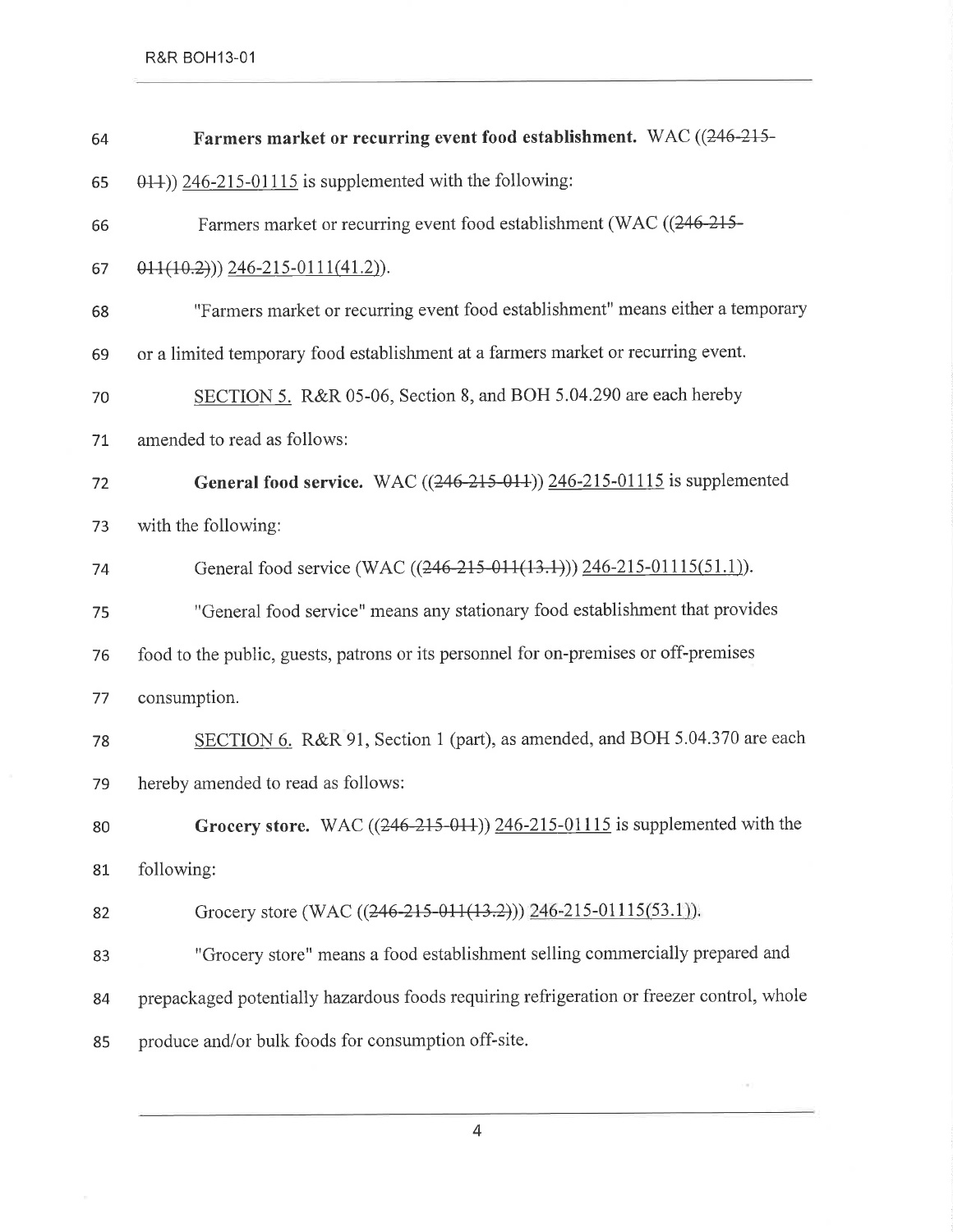| 86  | SECTION 7. R&R 91, Section 1 (part), and BOH 5.04.390 are each hereby                 |
|-----|---------------------------------------------------------------------------------------|
| 87  | amended to read as follows:                                                           |
| 88  | <b>Health officer.</b> WAC $((246-215-011))$ $246-215-01115$ is supplemented with the |
| 89  | following:                                                                            |
| 90  | Health officer (WAC ((246-215-011(13.3))) 246-215-01115(56.1)).                       |
| 91  | "Health officer" means the director of the Seattle-King County Department of Public   |
| 92  | Health or any of his or her authorized representatives.                               |
| 93  | SECTION 8. R&R 05-06, Section 11, and BOH 5.04.400 are each hereby                    |
| 94  | amended to read as follows:                                                           |
| 95  | <b>Limited food service.</b> WAC $((246-215-014))$ $246-215-01115$ is supplemented    |
| 96  | with the following:                                                                   |
| 97  | Limited food service (WAC ((246-215-011(15.1))) 246-215-01115(65.1)).                 |
| 98  | "Limited food service" means a mobile food establishment with a limited menu          |
| 99  | $((\text{in a building}))$ and with or without permanent plumbing.                    |
| 100 | SECTION 9. R&R 09-05, Section 8, and BOH 5.04.405 are each hereby                     |
| 101 | amended to read as follows:                                                           |
| 102 | Limited temporary food establishment. WAC ((246-215-011)) 246-215-01115               |
| 103 | is supplemented with the following:                                                   |
| 104 | Limited temporary food establishment (WAC $((246-215-011(15.2)))$ 246-215-            |
| 105 | $01115(65.2)$ .                                                                       |
| 106 | "Limited temporary food establishment" means a temporary food establishment           |
| 107 | serving only foods that have been commercially prepared, prepackaged, pre-cooked, or  |
| 108 | that require limited handling and preparation, such as espresso, personal pizzas,     |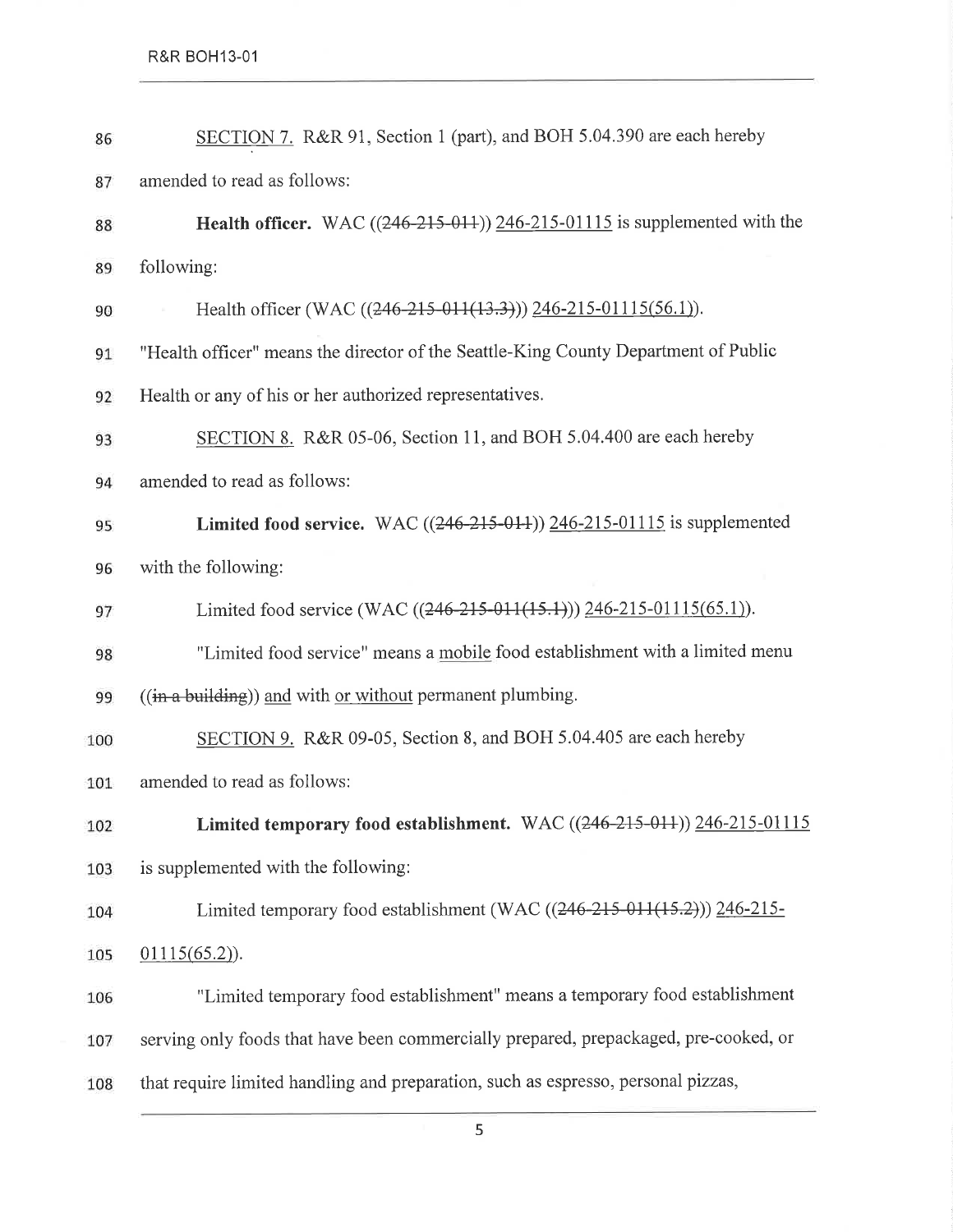| 109 | pasteurized dairy products, farmer processed frozen meat, beverages, or other low risk or |
|-----|-------------------------------------------------------------------------------------------|
| 110 | non-potentially hazardous foods.                                                          |
| 111 | SECTION 10. R&R 05-06, Section 12, and BOH 5.04.410 are each hereby                       |
| 112 | amended to read as follows:                                                               |
| 113 | <b>Local health officer.</b> WAC $((246-215-011(17)))$ $246-215-01115(68)$ is not         |
| 114 | adopted and the following is substituted:                                                 |
| 115 | Local health officer (WAC $((246-215-011(17)))$ $(246-215-01115(68))$ .                   |
| 116 | "Local health officer" means the director of the Seattle-King County Department of        |
| 117 | Public Health or any of ((his or her)) the director's authorized representatives.         |
| 118 | SECTION 11. R&R 05-06, Section 13, and BOH 5.04.420 are each hereby                       |
| 119 | amended to read as follows:                                                               |
| 120 | <b>Meat cutter.</b> WAC $((246-215-011))$ $246-215-01115$ is supplemented with the        |
| 121 | following:                                                                                |
| 122 | Meat cutter (WAC ((246-215-011(17.1)) 246-215-01115(70.1)).                               |
| 123 | "Meat cutter" means any person cutting or preparing for sale fresh meat.                  |
| 124 | SECTION 12. R&R 05-06, Section 14, and BOH 5.04.450 are each hereby                       |
| 125 | amended to read as follows:                                                               |
| 126 | <b>Meat/fish market.</b> WAC $((246-215-011))$ $246-215-01115$ is supplemented with       |
| 127 | the following:                                                                            |
| 128 | Meat/fish market (WAC ((246-215-011(17.2))) 246-215-01115(70.2)).                         |
| 129 | "Meat/fish market" means all premises, buildings or parts thereof used for the            |
| 130 | preparation for sale, sale or dispensing of meat, fish, game animals or poultry to        |
| 131 | consumers and intended for off-premises consumption.                                      |

 $\overline{A}$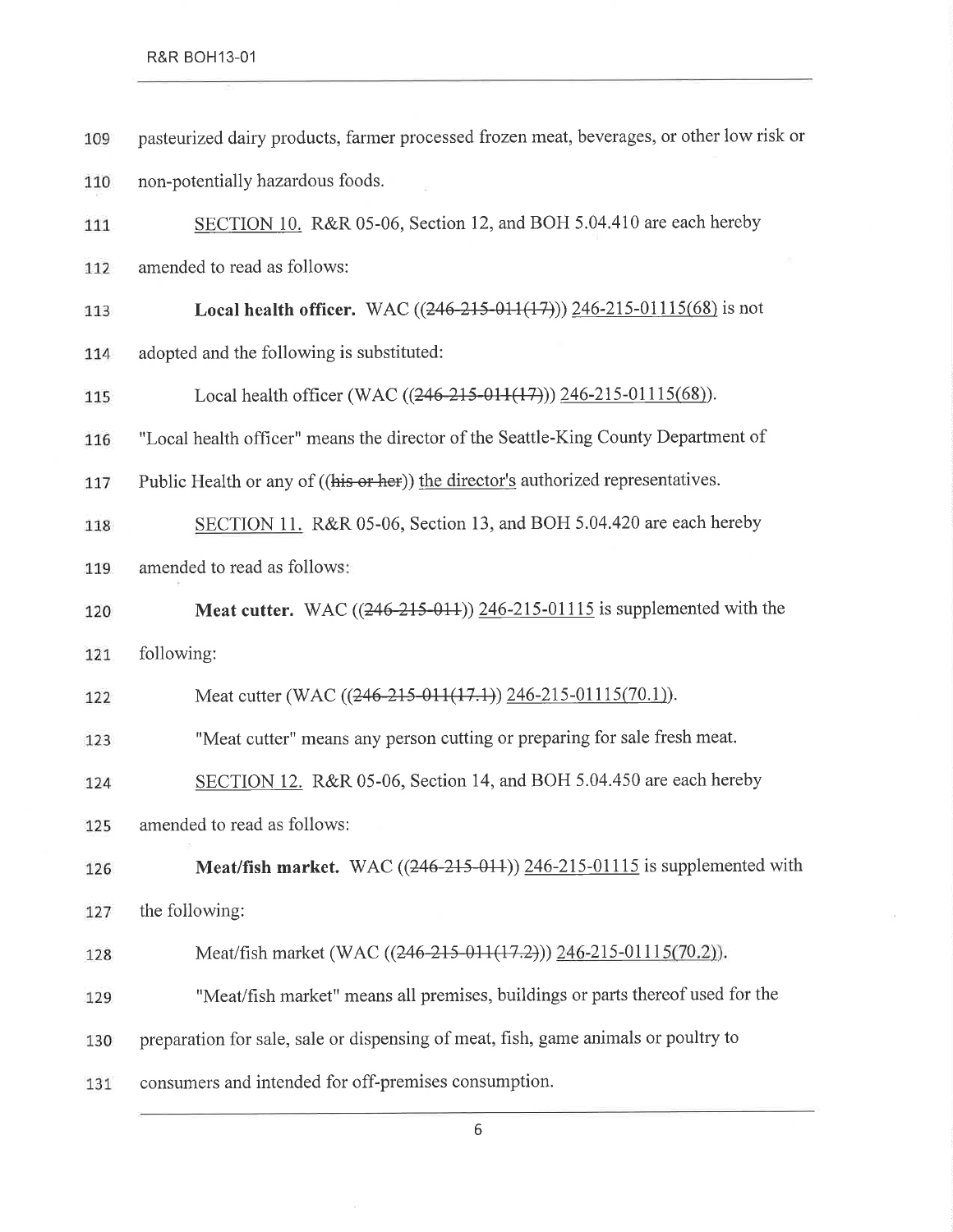| 132 | SECTION 13. R&R 05-06, Section 15, and BOH 5.04.460 are each hereby                     |
|-----|-----------------------------------------------------------------------------------------|
| 133 | amended to read as follows:                                                             |
| 134 | Nonprofit institution. WAC $((246-215-014))$ $(246-215-01115)$ is supplemented          |
| 135 | with the following:                                                                     |
| 136 | Nonprofit institution (WAC ((246-215-011(3.1))) 246-215-01115(75.1)).                   |
| 137 | "Nonprofit institution" means a food establishment with valid, current United           |
| 138 | States Internal Revenue Code section $501(c)(3)$ nonprofit status, Washington State     |
| 139 | SECTION 14. R&R 91, Section 1 (part), as amended, and BOH 5.04.620 are                  |
| 140 | each hereby amended to read as follows:                                                 |
| 141 | <b>School kitchen.</b> WAC $((246-215-011))$ $(246-215-01115)$ is supplemented with the |
| 142 | following:                                                                              |
| 143 | School kitchen (WAC ((246-215-011(24.1))) 246-215-01115(109.1)).                        |
| 144 | "School kitchen" means a food establishment in an institution for learning limited      |
| 145 | to the K-12 grades.                                                                     |
| 146 | SECTION 15. R&R 09-05, Section 10, and BOH 5.04.625 are each hereby                     |
| 147 | amended to read as follows:                                                             |
| 148 | School lunch program. WAC $((246-215-011))$ $246-215-01115$ is supplemented             |
| 149 | with the following:                                                                     |
| 150 | School lunch program (WAC ((246-215-011(24.2))) 246.215-01115(109.2)).                  |
| 151 | "School lunch program" means a school kitchen participating in the United States        |
| 152 | Department of Agriculture National School Lunch Program under the ((Child Nutrition     |
| 153 | and WIC Reauthorization Act of 2004 (Public Law 108-265))) Healthy Hunger-Free Kids     |
| 154 | Act of 2010 (Public Law 111-296).                                                       |

 $\mathcal{Q}$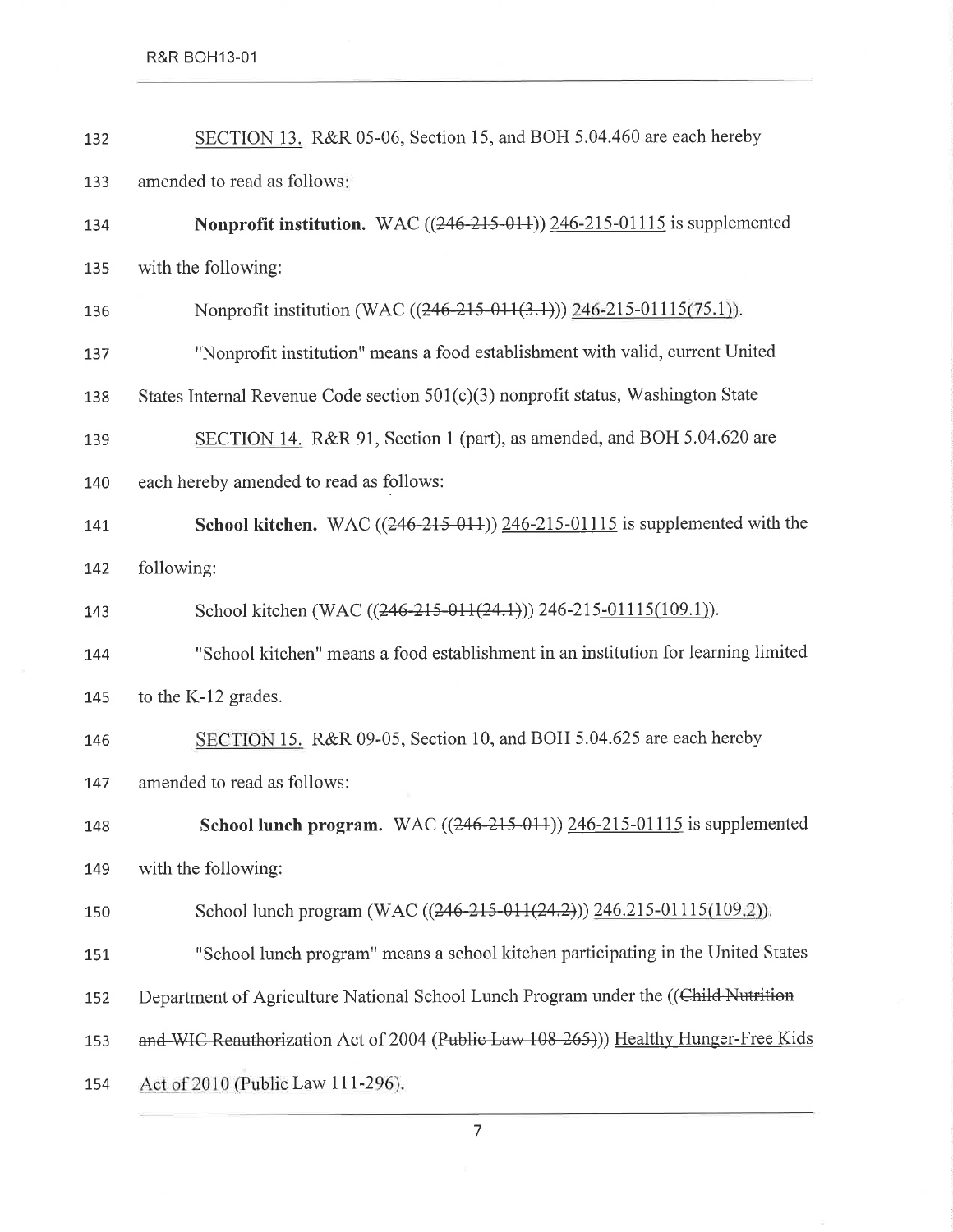$\mathcal{R}$ 

| 155 | SECTION 16. R&R 91, Section 1 (part), as amended, and BOH 5.04.640 are                |
|-----|---------------------------------------------------------------------------------------|
| 156 | each hereby amended to read as follows:                                               |
| 157 | Seasonal food establishment. WAC ((246-215-011)) 246-215-01115 is                     |
| 158 | supplemented with the following:                                                      |
| 159 | Seasonal food establishment (WAC ((246-215-011(24.2))) 246-215-                       |
| 160 | $01115(110.1)$ .                                                                      |
| 161 | "Seasonal food establishment" means a food establishment that routinely operates      |
| 162 | for $((no more than six))$ less than twelve consecutive months each year.             |
| 163 | SECTION 17. R&R 05-06, Section 23, as amended, and BOH 5.34.030 are each              |
| 164 | hereby amended to read as follows:                                                    |
| 165 | Mobile food units - ((Additional)) Requirements and restrictions --                   |
| 166 | <b>requirements.</b> WAC $((246-215-121(21)))$ $246-215-09100$ is not adopted and the |
| 167 | following is substituted:                                                             |
| 168 | Mobile food units - ((Additional)) Requirements and restrictions - requirements       |
| 169 | $(WAC ((246-215-121(21)))$ 246-215-09100).                                            |
| 170 | ((The health officer may allow a person to operate a food establishment with a        |
| 171 | limited menu in a movable building without permanent plumbing under applicable        |
| 172 | provisions of this section. In addition the following provisions must be met:         |
| 173 | (a) Toilet facilities must be within 200 feet of the establishment and available at   |
| 174 | all times that the establishment is operating.                                        |
| 175 | (b) Facilities for eleaning and sanitizing must meet the provisions of this title and |
| 176 | be located within 200 feet of the establishment and available at all times that the   |
|     |                                                                                       |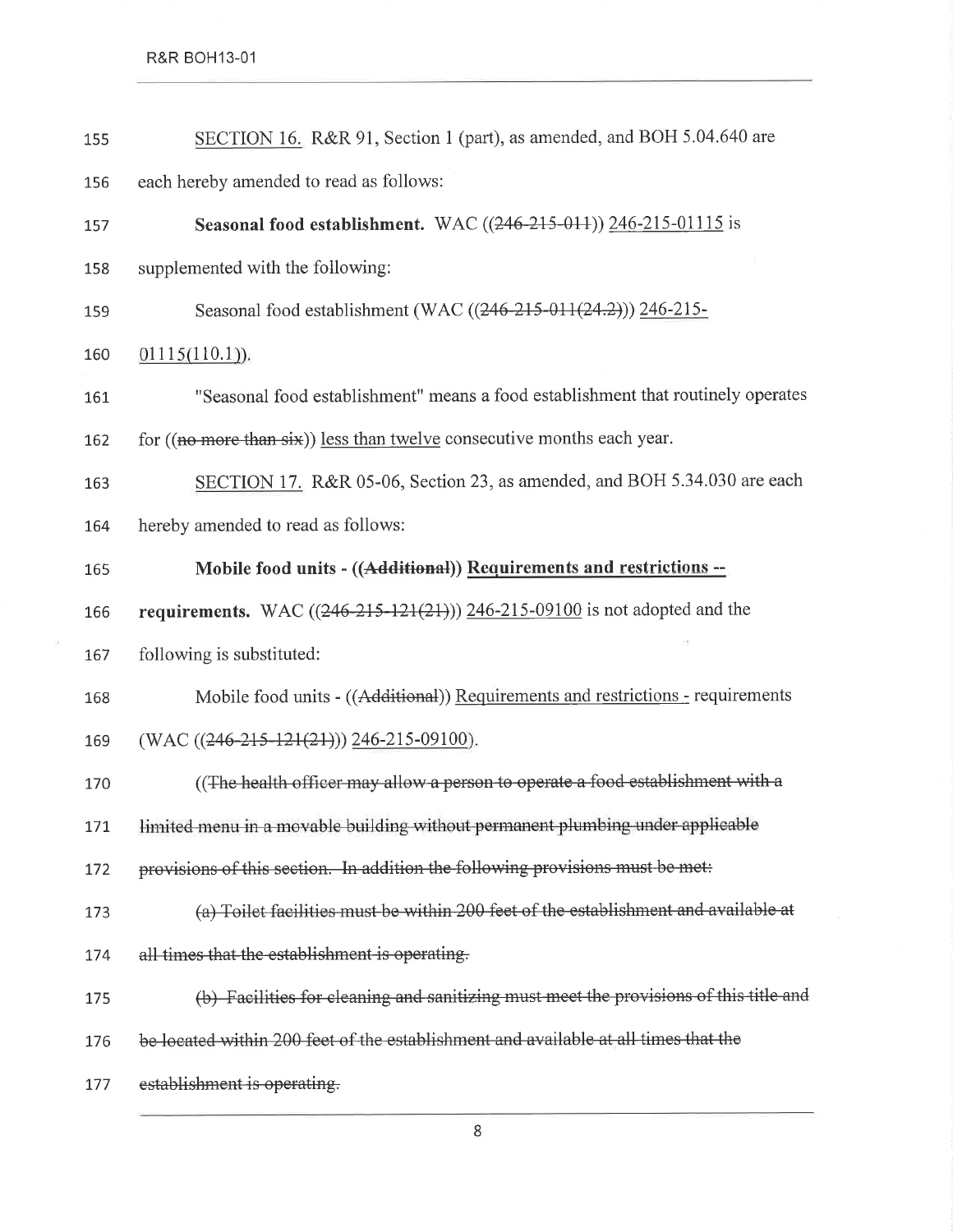$\overrightarrow{h}$ 

| 178 | (e) The owner of a mobile food unit operating in King County shall use a                     |
|-----|----------------------------------------------------------------------------------------------|
| 179 | commissary kitchen located in King County.))                                                 |
| 180 | The owner, permit holder and person in charge of a mobile food unit shall<br>(1)             |
| 181 | comply with the requirements of this chapter, except as otherwise provided in this           |
| 182 | section.                                                                                     |
| 183 | (2) The owner, permit holder or person in charge of a mobile food unit shall                 |
| 184 | obtain approval from other applicable regulating agencies prior to operating a mobile        |
| 185 | food unit, including the Washington state department of labor and industries.                |
| 186 | (3) The owner, permit holder or person in charge of a mobile food unit operating             |
| 187 | in King County shall operate the mobile food unit from a commissary kitchen or               |
| 188 | servicing area located in King County and approved by the health officer, and shall return   |
| 189 | to such location for supplies, thorough cleaning, and other servicing activities, as         |
| 190 | approved in a plan of operation. The owner, permit holder or person in charge shall store    |
| 191 | the mobile food unit at a servicing area or other location approved by the health officer    |
| 192 | while the mobile food unit is not in operation.                                              |
| 193 | (4) The owner of a mobile food unit shall obtain a single, separate mobile food              |
| 194 | unit permit for each mobile food unit. ((In addition))                                       |
| 195 | (5) Except for limited food services, the owner of a mobile food unit shall obtain           |
| 196 | a single, separate commissary permit for each commissary kitchen used, regardless of         |
| 197 | whether any other mobile food unit owner uses the same commissary kitchen.                   |
| 198 | (6) The owner, permit holder or person in charge of a mobile food cart shall                 |
| 199 | ensure the cart body size is limited to three feet by six feet with each extension no longer |
| 200 | than eighteen inches.                                                                        |
|     |                                                                                              |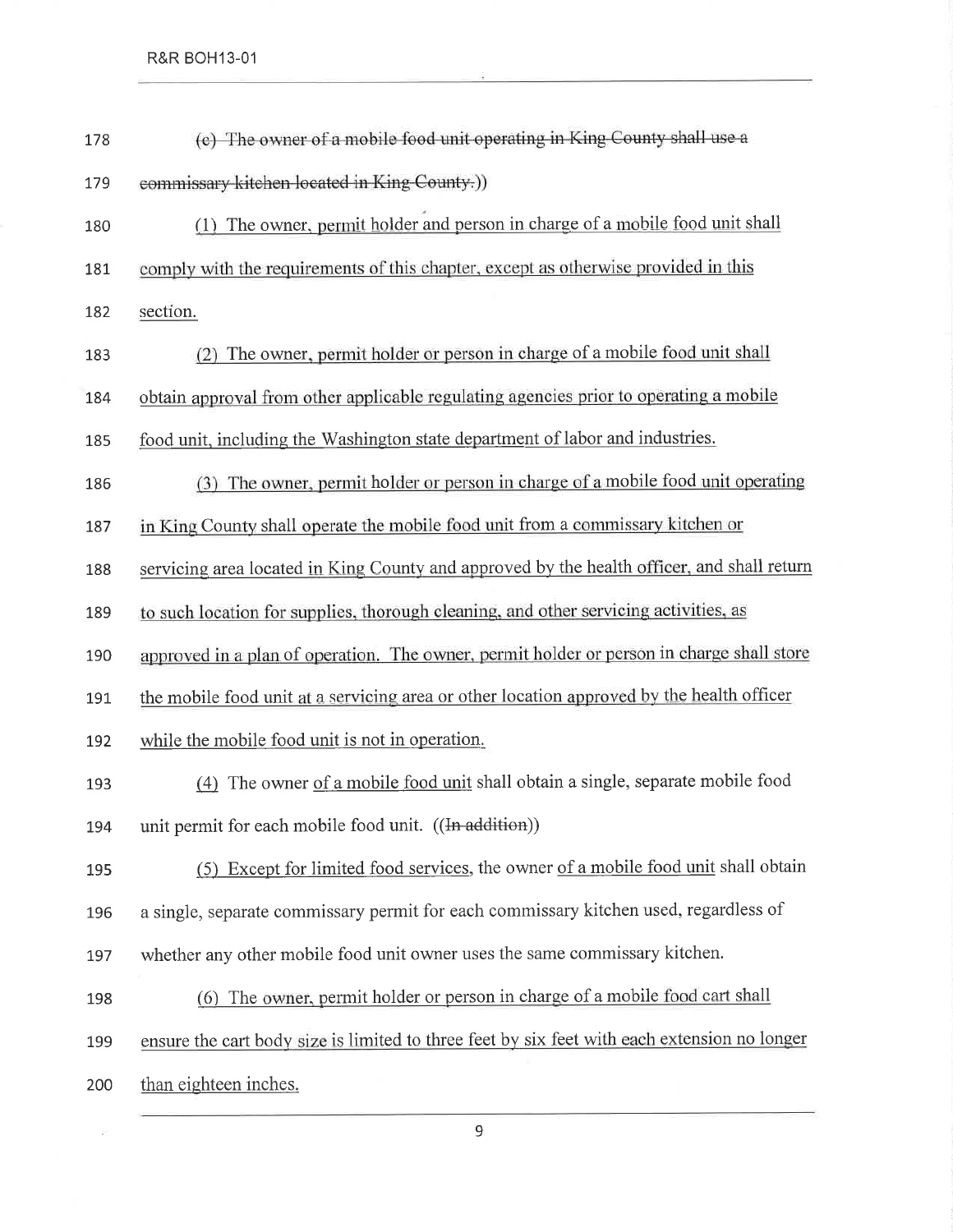$\alpha$ 

| 201 | NEW SECTION. SECTION 18. There is hereby added to BOH chapter 5.34 a                            |
|-----|-------------------------------------------------------------------------------------------------|
| 202 | new section to read as follows:                                                                 |
| 203 | Mobile food units - Limited food service - requirements. WAC 246-215-                           |
| 204 | 09180 is not adopted and the following is substituted:                                          |
| 205 | Mobile food units - Limited food service - requirements.                                        |
| 206 | (1) The health officer may allow a person to operate a mobile food establishment                |
| 207 | with a limited menu with or without permanent plumbing under applicable provisions of           |
| 208 | this chapter.                                                                                   |
| 209 | (2) The owner, permit holder or person in charge of a limited food service shall                |
| 210 | ensure that toilet facilities and facilities for cleaning and sanitizing are located within two |
| 211 | hundred feet of the limited food service and available at all times that the limited food       |
| 212 | service is operating.                                                                           |
| 213 | NEW SECTION. SECTION 19. There is hereby added to BOH chapter 5.60 a                            |
| 214 | new section to read as follows:                                                                 |
| 215 | Permit to operate - Issuance - Existing establishments, permit renewal, and                     |
| 216 | change of ownership. WAC 246-215-08335 (2009 FDA Food Code 8-303.20) is not                     |
| 217 | adopted and the following is substituted:                                                       |
| 218 | Permit to operate - Issuance - Existing establishments, permit renewal, and                     |
| 219 | change of ownership.                                                                            |
| 220 | (1) The health officer may renew a permit, issue duplicate or name change                       |
| 221 | permits for an existing food establishment or issue a permit to a new owner of an existing      |
| 222 | establishment after a properly completed application is submitted, reviewed and                 |
|     |                                                                                                 |

 $\tilde{\boldsymbol{\theta}}$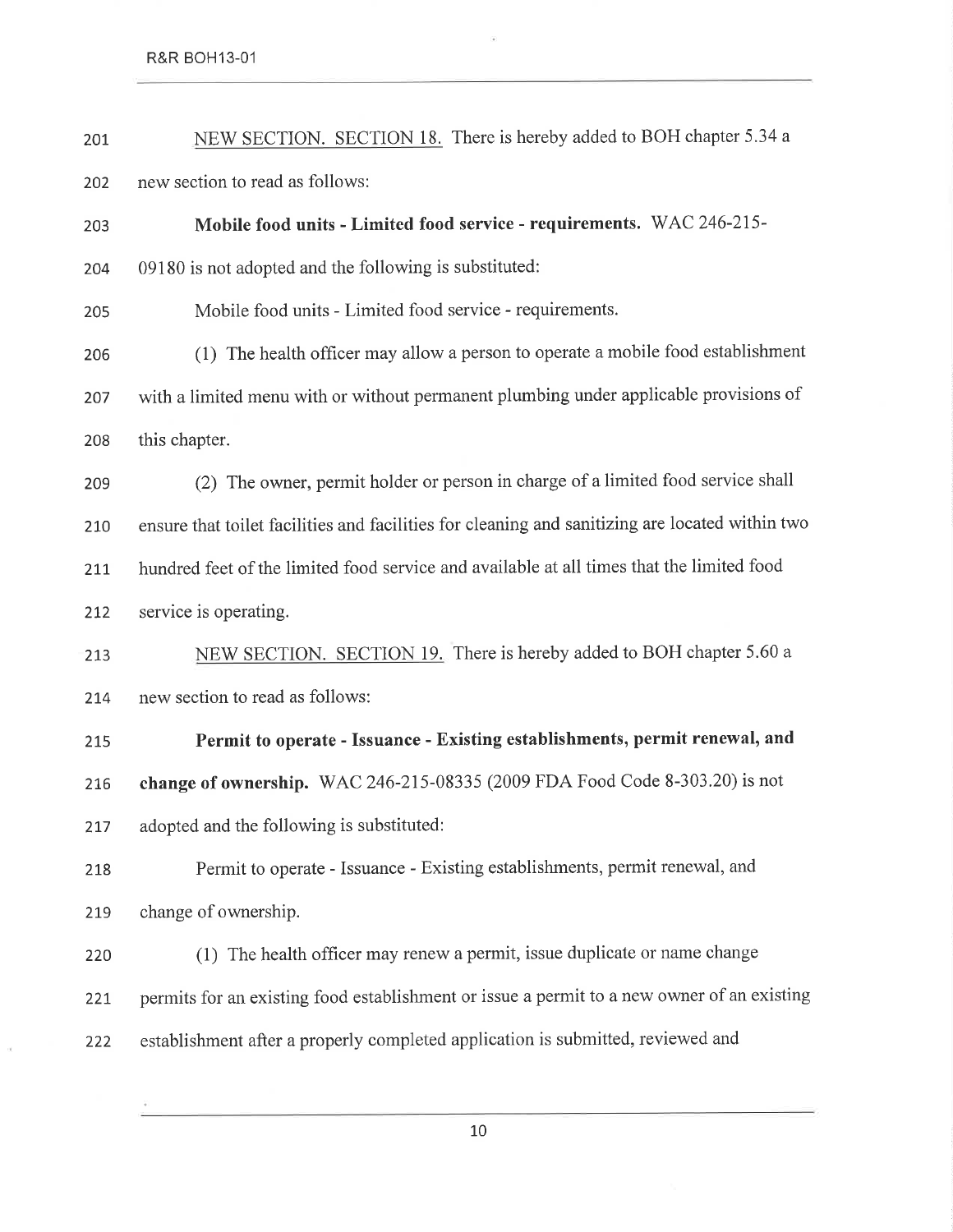223 224 approved, the applicable fees are paid, and an inspection by the health officer shows that the establishment is in compliance with this chapter.

225 226 227 228 (2) The health officer may deny an application for permit if the applicant has any outstanding monies owed to the Seattle-King county Department of Public Health for permit fees, late fees, checks returned by the bank, civil penalties, or other applicable fees.

229 (3) Each permit shall expire on the date set forth on the face of the permit.

230 231 NEW SECTION. SECTION 20. There is hereby added to BOH chapter 5.60 a new section to read as follows:

232 233 Access - Refusal, reporting. WAC 246-215-08425 (2009 FDA Food Code 8- 40230) is not adopted and the following is substituted:

234 23s 236 237 238 239 240 Access - Refusal, reporting. If after the health officer presents credentials and provides notice as specified under V/AC 246-215-08415, explains the authority upon which access is requested, and makes a final request for access as specified under WAC  $246-215-08420$ , the person in charge continues to refuse access, the health officer shall provide details of the denial of access on an inspection report form and may suspend the permit to operate the food establishment in accordance with this chapter. SECTION 21. R&R 05-06, Section 30, and BOH 5.60.020 are each hereby

241. amended to read as follows:

242

243

Permits required, suspension, revocation, enforcement((-General)). WAC  $((246-215-200(2)))$  246-215-08600(2) is not adopted and the following is substituted:

244 Permits required, suspension, revocation, enforcement ((-General (WAC 246-

245  $(215-200(2)))$  (WAC 246-215-08600(2)).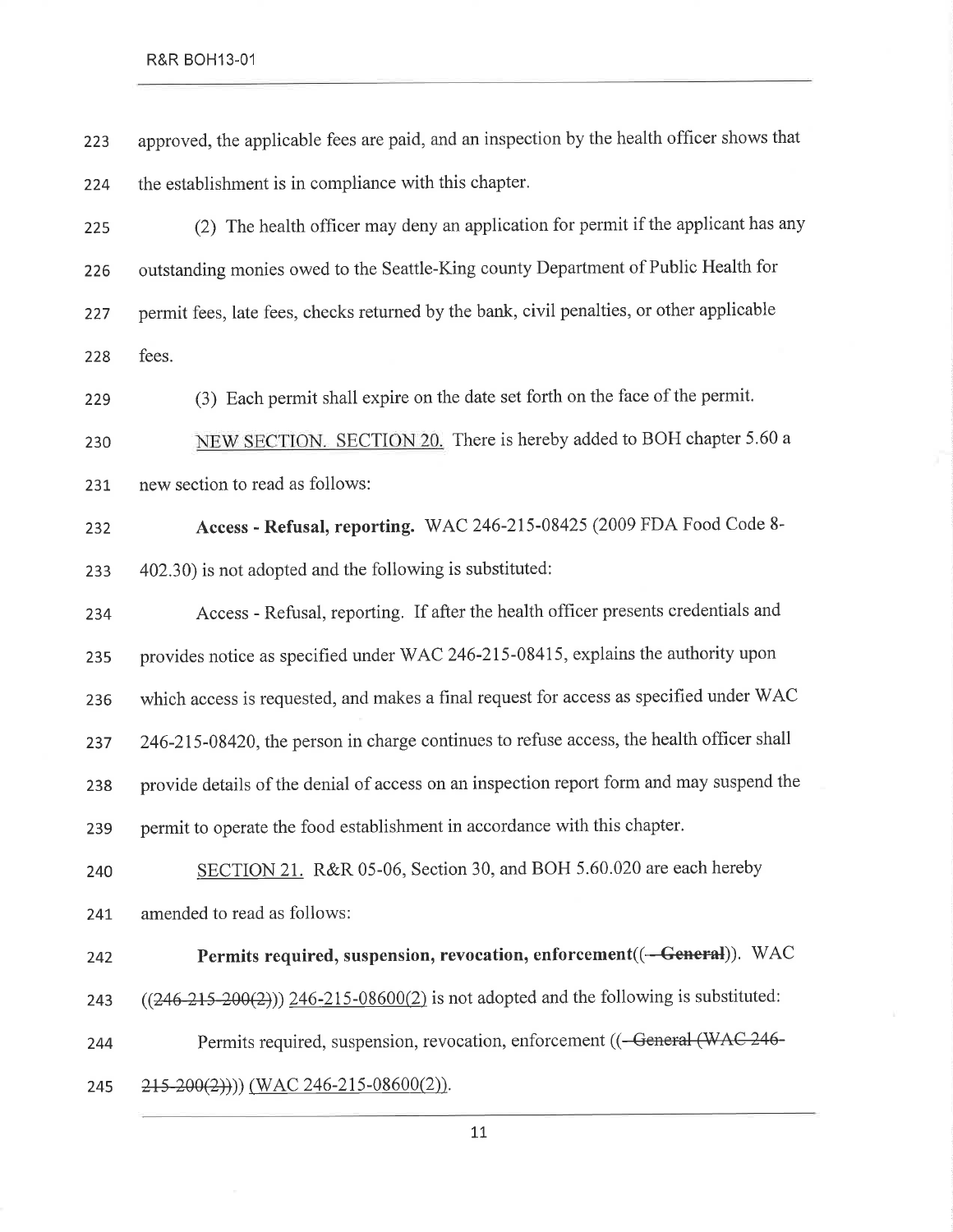| 246 | The health officer may suspend any permit to operate a food establishment if:                      |
|-----|----------------------------------------------------------------------------------------------------|
| 247 | (a) Continued operation of the food establishment constitutes an imminent or                       |
| 248 | actual health hazard;                                                                              |
| 249 | (b) Operations, facilities, or equipment in the food establishment fail to comply                  |
| 250 | with these regulations;                                                                            |
| 251 | (c) The <u>owner</u> , permit holder <u>or person in charge</u> does not comply with these         |
| 252 | regulations; $((er))$                                                                              |
| 253 | (d) Interference with the health officer in the performance of his or her duties has               |
| 254 | occurred; or                                                                                       |
| 255 | (e) The owner, permit holder or ((operator)) person in charge does not comply                      |
| 256 | with the conditions of a variance.                                                                 |
| 257 | SECTION 22. R&R 05-06, Section 31, and BOH 5.60.030 are each hereby                                |
| 258 | amended to read as follows:                                                                        |
| 259 | Permit suspension process. WAC ((246-215-200(6))) 246-215-08600(6) is not                          |
| 260 | adopted and the following is substituted:                                                          |
| 261 | Permit suspension process (((WAC-246-215-200(6))) (WAC 246-215-08600(6)).                          |
| 262 | $((WAC 246-215-200(6)$ is not adopted and the following is substituted:))                          |
| 263 | The health officer may adopt and use a permit suspension process different than                    |
| 264 | specified under subsections $(2)$ , $(3)$ , $(4)$ , or $(5)$ of this section, including the permit |
| 265 | suspension process of ((Chapter 1.08 of this code)) BOH chapter 1.08.                              |
| 266 | SECTION 23. R&R 05-06, Section 32, and BOH 5.60.040 are each hereby                                |
| 267 | amended to read as follows:                                                                        |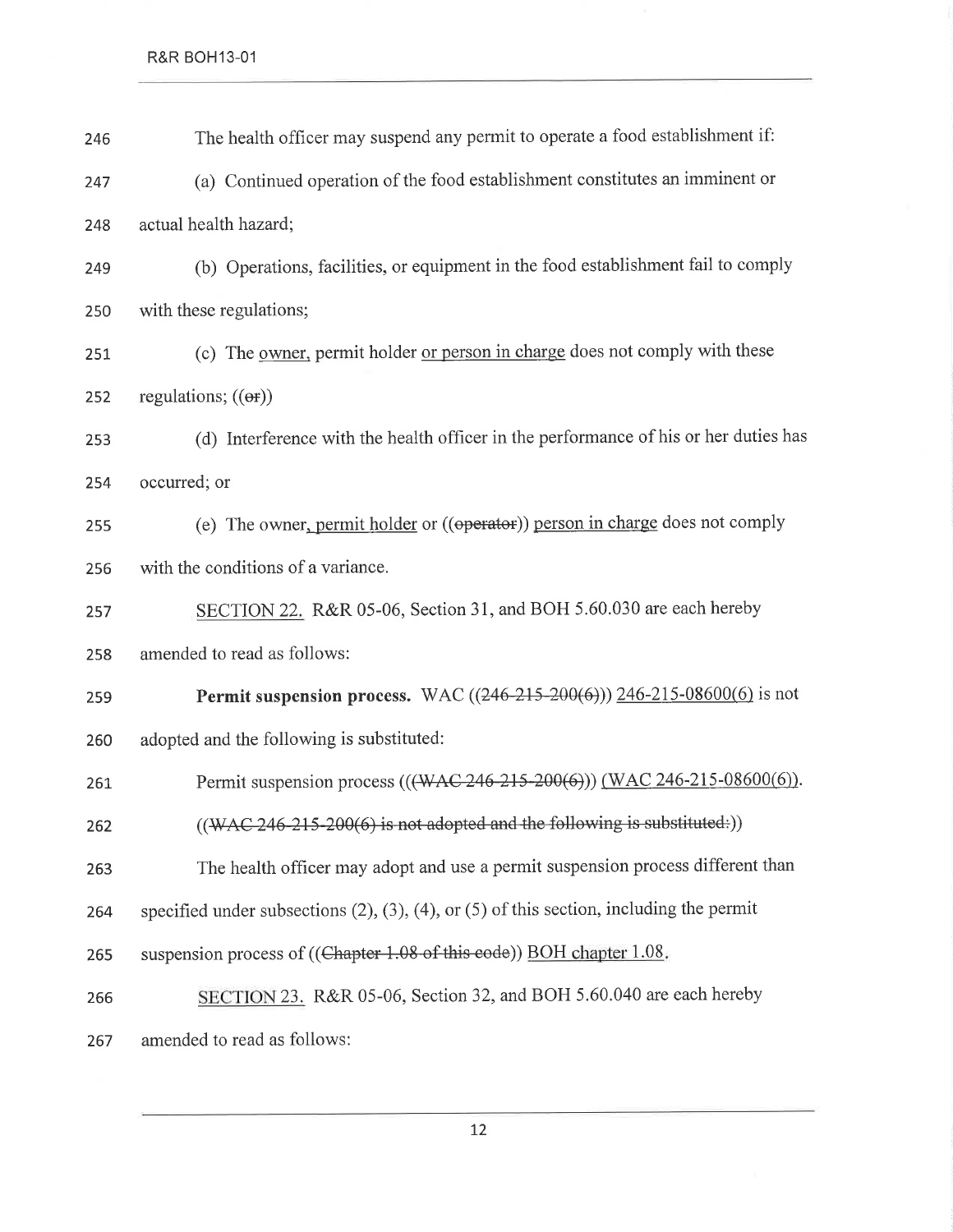R&R BOH13-01

| 268 | Permit revocation process. WAC ((246-215-200(10))) 246-215-08600(10) is                              |
|-----|------------------------------------------------------------------------------------------------------|
| 269 | not adopted and the following is substituted:                                                        |
| 270 | Permit revocation process (WAC ((245-215-200(10))) 246-215-08600(10)).                               |
| 271 | The health officer may use a permit revocation process different than specified                      |
| 272 | under subsections $(7)$ , $(8)$ , and $(9)$ of this section, including the permit revocation process |
| 273 | of ((Chapter 1.08 of this code)) BOH chapter 1.08.                                                   |
| 274 | SECTION 24. R&R 05-06, Section 33, and BOH 5.60.050 are each hereby                                  |
| 275 | amended to read as follows:                                                                          |
| 276 | <b>Closure.</b> WAC $((246-215-200))$ $246-215-08600$ is supplemented as follows:                    |
| 277 | Closure (WAC $((246-215-200(12)))$ 246-215-08600(12)).                                               |
| 278 | (a) Issuance. The health officer may issue a notice of closure to a food                             |
| 279 | establishment requiring the ((operator)) owner, permit holder or person in charge to cease           |
| 280 | operation immediately if the ((operator)) owner, permit holder or person in charge has:              |
| 281 | $((\pm))$ i. Failed to submit plans or receive approval from the health officer of                   |
| 282 | plans as required by this title, or an inspection indicates construction or renovation at the        |
| 283 | food establishment is not in substantial compliance with plans approved by the health                |
| 284 | officer;                                                                                             |
| 285 | $((2))$ ii. Failed to submit a permit application or receive approval from the                       |
| 286 | health officer of a permit application for a food establishment or failed to submit a                |
| 287 | change of ownership application as required by this title; or                                        |
| 288 | $((3))$ iii. Failed to pay a permit fee or any other applicable fee required by this                 |
| 289 | code.                                                                                                |
| 290 | (b) Notice of closure. The notice of closure shall state:                                            |

13

 $\sim$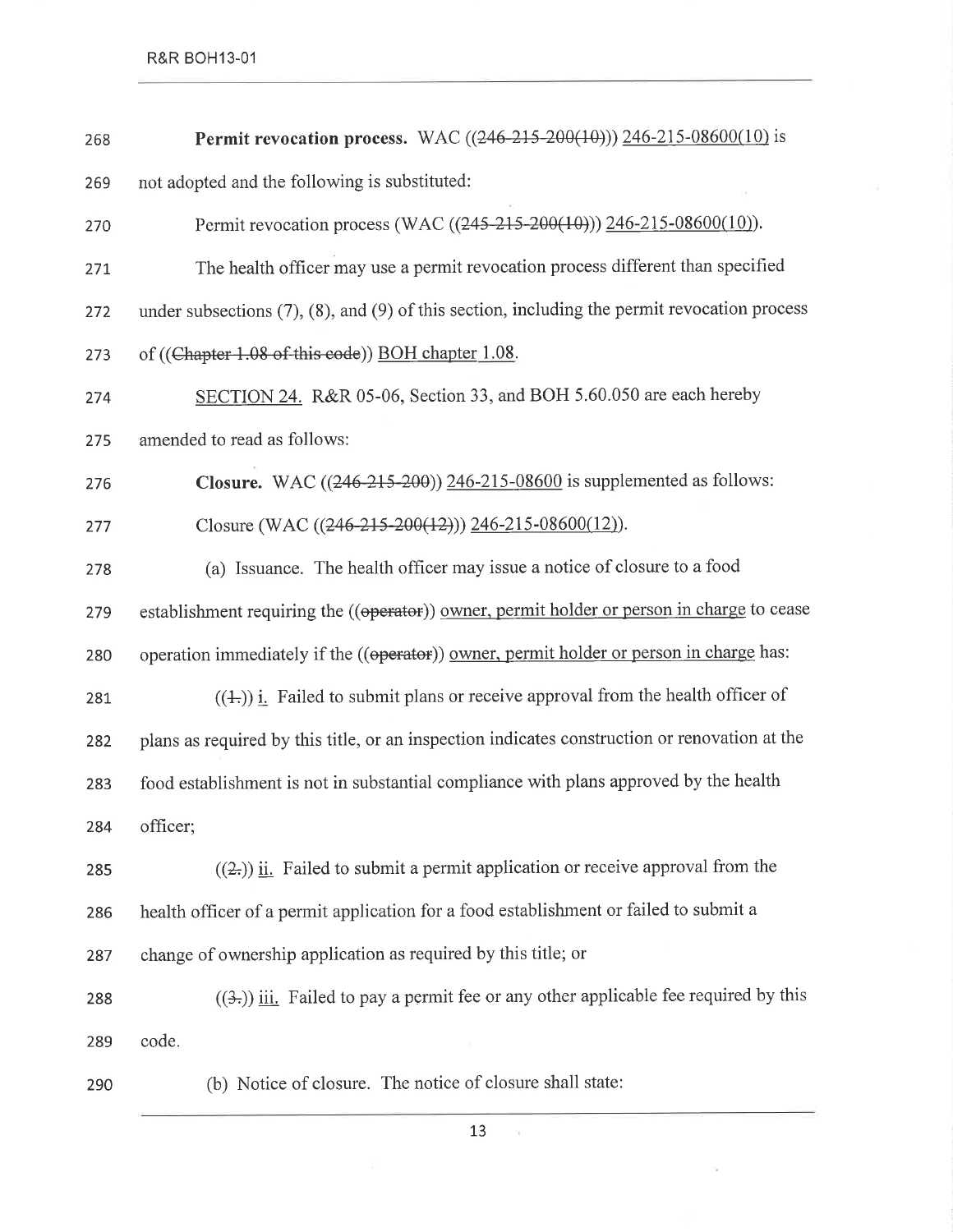| 291 | $((\pm))$ i. That the food establishment shall close immediately upon issuance of          |
|-----|--------------------------------------------------------------------------------------------|
| 292 | the notice of closure to an ((operator)) owner, permit holder or person in charge and that |
| 293 | all preparation and service of food shall immediately cease.                               |
| 294 | $((2))$ ii. That no food preparation or service shall occur at the food                    |
| 295 | establishment after a notice of closure has been received by the ((operator)) owner,       |
| 296 | permit holder or person in charge;                                                         |
| 297 | $((3))$ iii. The reason(s) for the notice of closure; and                                  |
| 298 | $((4))$ iv. That the ((operator)) owner, permit holder or person in charge may             |
| 299 | request reconsideration of the closure order by filing a written request with the health   |
| 300 | officer within ten (((days))) days after delivery of the closure notice as provided in WAC |
| 301 | $((246-215-200))$ 246-215-08600(3) and WAC ((246-215-220)) 246-215-08610.                  |
| 302 | SECTION 25. R&R 05-06, Section 34, and BOH 5.60.060 are each hereby                        |
| 303 | amended to read as follows:                                                                |
| 304 | Examination, hold orders, condemnation, and destruction of food. WAC                       |
| 305 | $(246-215-240(3))$ $246-215-03705(3)$ is not adopted and the following is substituted:     |
| 306 | Examination, hold orders, condemnation, and destruction of food (WAC ((246-                |
| 307 | $215-240(3))$ 246-215-03705(3)).                                                           |
| 308 | The health officer may examine or collect samples of food as necessary for                 |
| 309 | enforcement of this title. The cost of any laboratory testing shall be paid by the permit  |
| 310 | holder or person in charge of the food establishment.                                      |
| 311 | SECTION 26. R&R 05-06, Section 35, and BOH 5.64.010 are each hereby                        |
| 312 | amended to read as follows:                                                                |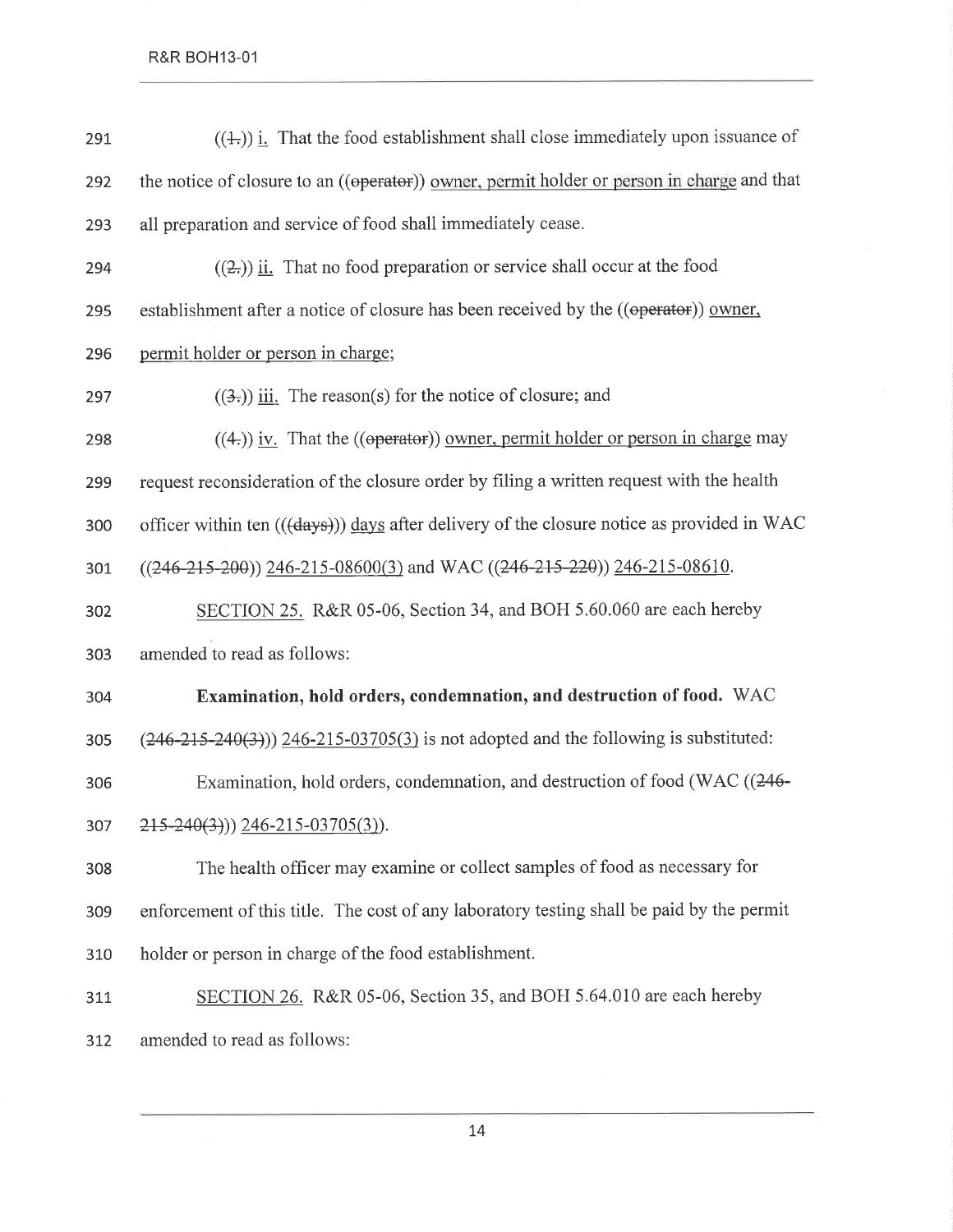| 313 | Food establishment risk categories. Every food establishment and every new                  |
|-----|---------------------------------------------------------------------------------------------|
| 314 | and renewal application for a food establishment permit shall be subject to a risk          |
| 315 | assessment by the health officer. The health officer shall designate each food              |
| 316 | establishment as low risk (risk category 1), medium risk (risk category 2), or high risk    |
| 317 | (risk category 3) based on the types of food dispensed, food preparation steps, and types   |
| 318 | of food processing or packaging performed at the establishment; provided, however, that     |
| 319 | temporary food establishments shall be designated as either high risk or low risk. In       |
| 320 | determining the most appropriate risk category for each establishment, the health officer   |
| 321 | shall apply the risk category standards of this section.                                    |
| 322 | A. Low Risk - Risk Category 1. Any food establishment performing only cold                  |
| 323 | holding or limited food preparation, with no further preparation, shall be designated a low |
| 324 | risk or risk category 1 establishment. The following shall also be designated as a low risk |
| 325 | or risk category 1 establishment:                                                           |
| 326 | 1. Any establishment serving ready to eat, pre-packaged potentially hazardous               |
| 327 | food or prepackaged frozen foods;                                                           |
| 328 | 2. Any establishment serving espresso or blended drinks, with no other food                 |
| 329 | preparation;                                                                                |
| 330 | 3. Any establishment heating and serving individually, commercially-prepared                |
| 331 | and prepackaged ready to eat foods for immediate service;                                   |
| 332 | 4. Any mobile food establishment serving only espresso or hot dogs or both,                 |
| 333 | with no other food preparation; and                                                         |
| 334 | 5. Any bed and breakfast operation.                                                         |
|     |                                                                                             |

L5

 $\bar{\tau}$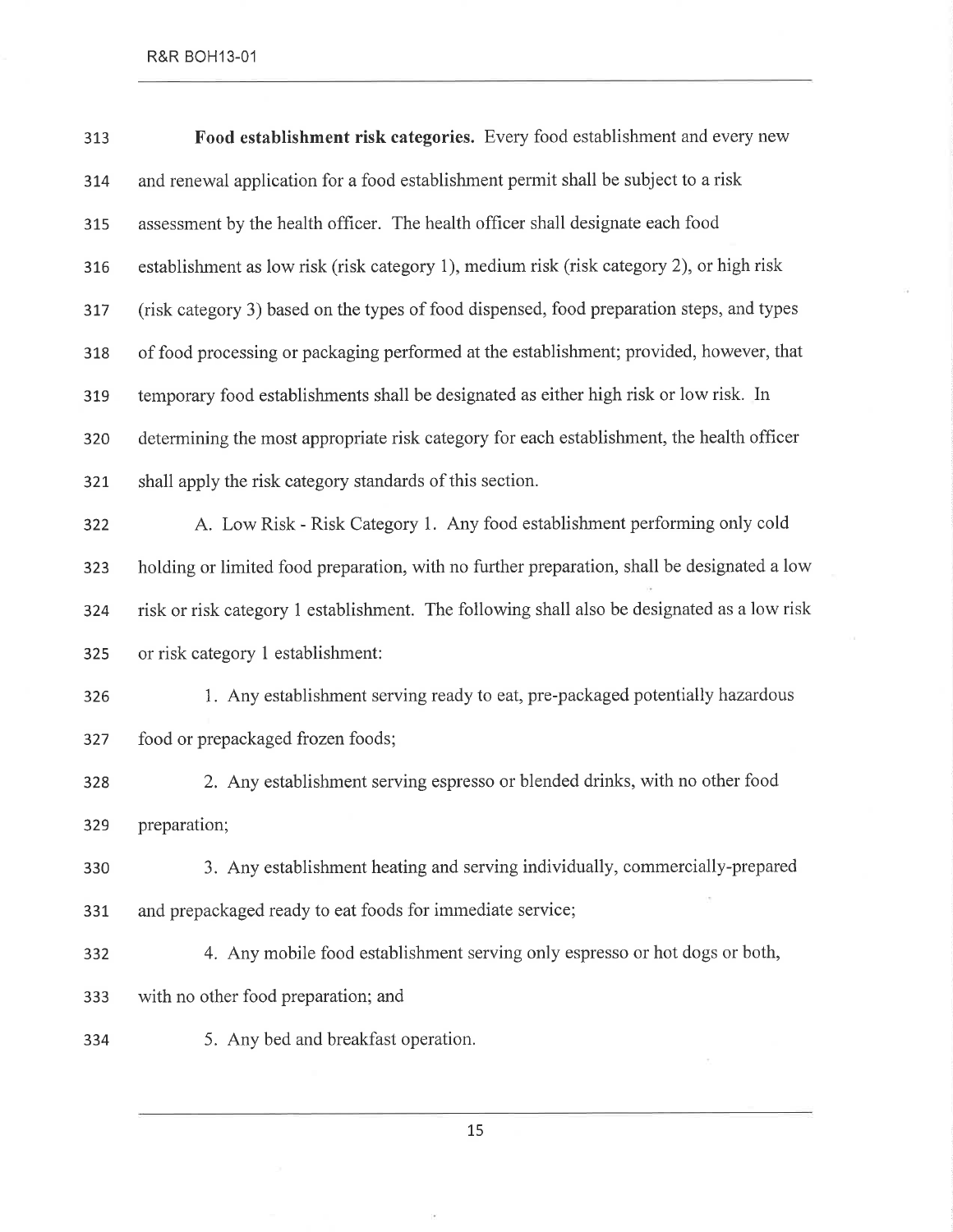| 335 | B. Medium Risk - Risk Category 2. Any food establishment performing only                  |
|-----|-------------------------------------------------------------------------------------------|
| 336 | cold holding or food preparation, and which does not otherwise qualify as a high risk or  |
| 337 | risk category 3 establishment, shall be designated as a medium risk or risk category 2    |
| 338 | establishment. The following shall also be designated as a medium risk or risk category 2 |
| 339 | establishment:                                                                            |
| 340 | 1. Any establishment baking bread or pastries, frying donuts, or grilling                 |
| 341 | sandwiches or toast for immediate service, with no hot-holding of food;                   |
| 342 | 2. Any school or institution satellite operation performing food service limited          |
| 343 | to reheating or hot holding of prepared foods, with no on-site cooking; and               |
| 344 | 3. Any grocery store or market selling pre-packaged raw meat or fish products.            |
| 345 | C. High Risk - Risk Category 3. The following shall be designated as a high risk          |
| 346 | or risk category 3 establishment:                                                         |
| 347 | 1. Any establishment cooking and either cooling, reheating, hot holding, or               |
| 348 | holding other than cold holding of food;                                                  |
| 349 | 2. Any meat or fish market selling meat or fish other than pre-packaged raw               |
| 350 | product;                                                                                  |
| 351 | 3. Any establishment where food preparation includes cutting or processing of             |
| 352 | raw meat or fish products; ((and))                                                        |
| 353 | 4. Any establishment with an approved HAACP plan ((and performing either                  |
| 354 | overnight cooking or on-site reduced oxygen packaging)); and                              |
| 355 | 5. Any establishment using time as a public health control.                               |
| 356 | SECTION 27. R&R 05-06, Section 5, and BOH 5.04.030 are each hereby                        |
| 357 | repealed.                                                                                 |

1,6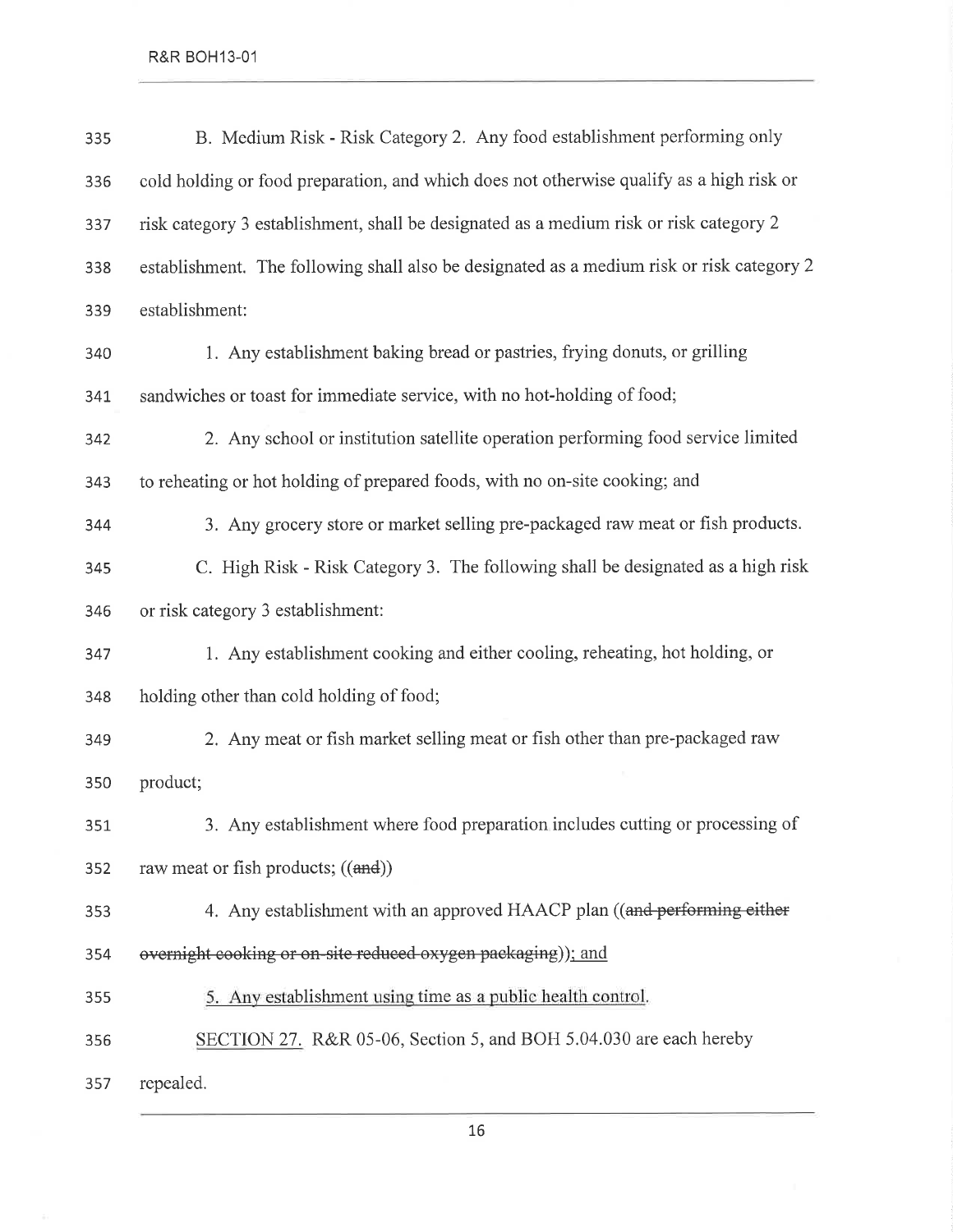| 358 | SECTION 28. R&R 05-06, Section 6, as amended, and BOH 5.04.040 are each           |
|-----|-----------------------------------------------------------------------------------|
| 359 | hereby repealed.                                                                  |
| 360 | SECTION 29. R&R 05-06, Section 7, and BOH 5.04.280 are each hereby                |
| 361 | repealed.                                                                         |
| 362 | SECTION 30. R&R 91, Section 1 (part), and BOH 5.04.490 are each hereby            |
| 363 | repealed.                                                                         |
| 364 | SECTION 31. R&R 91, Section 1 (part), as amended, and BOH 5.10.070 are            |
| 365 | each hereby repealed.                                                             |
| 366 | SECTION 32. R&R 91, Section 1 (part), as amended, and BOH 5.20.050 are            |
| 367 | each hereby repealed.                                                             |
| 368 | SECTION 33. R&R 05-06, Section 20, and BOH 5.26.010 are each hereby               |
| 369 | repealed.                                                                         |
| 370 | SECTION 34. R&R 05-06, Section 21, and BOH 5.34.010 are each hereby               |
| 371 | repealed.                                                                         |
| 372 | SECTION 35. R&R 05-06, Section 22, and BOH 5.34.020 are each hereby               |
| 373 | repealed.                                                                         |
| 374 | SECTION 36. R&R 05-06, Section 24, and BOH 5.42.010 are each hereby               |
| 375 | repealed.                                                                         |
| 376 | SECTION 37. R&R 05-06, Section 29, and BOH 5.60.010 are each hereby               |
| 377 | repealed.                                                                         |
| 378 | SECTION 38. Effective date. This rule takes effect May 1, 2013.                   |
| 379 | SECTION 39. Severability. If any provision of this rule or its application to any |